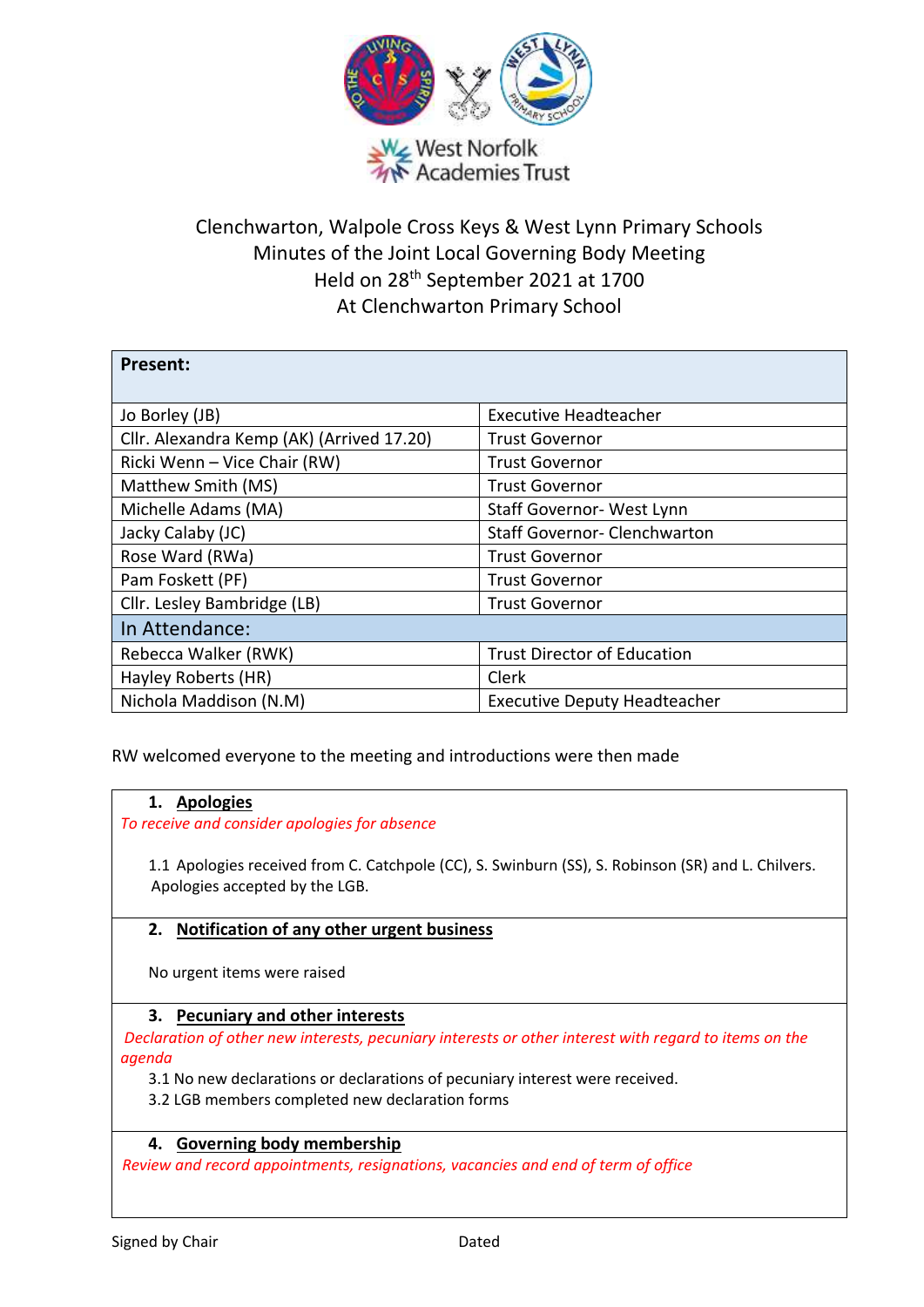5.1 Membership Welcome to PF and welcome back to RWa in a different capacity. A.A has missed 3 meetings in total. **ACTION: RW to contact AA re membership and feedback at LGB2** A parent Governor is still needed for Walpole Cross Keys School. 5.2 Allocation of Governors to link roles Roles have been allocated based on requests sent to RW:

 S.S - Safeguarding. L.B - SEND & EYFS C.C & A.K - Sport, enrichment & pupil voice R.Wa & M.S - Curriculum Development (PP comes under this) R.W - Whole school approach of reading, writing & phonics P.F & M.S - Numeracy

5.3 Governor Code of Conduct

All LGB members agreed that they had read the document that had been circulated and unanimously accepted.

**5. Minutes of the previous meeting**

*To approve the minutes of the joint LGB meeting held 14th July 2021*

6.1 The minutes of the joint LGB meeting held on the  $14<sup>th</sup>$  July 2021 were approved and accepted as a true record by the LGB.

**ACTION: Copies of agreed minutes to be sent through to school office for printing and then for signature by chair – Clerk/RW**

5.2 Matters Arising No items were raised

### **6. School Development Plan and SEF**

Documents had been circulated prior to the meeting.

 Exams and formal assessments will go ahead this year. Clenchwarton is carrying on with Phonics training.

The Trust primaries have a new Gifted and Talented lead staff member.

Curriculum:

- Maths is being looked at with regards to a disciplined way of learning calculations.
- Carrying on writing science investigations.
- Music is being re-written following the new DfE document.
- Working on bringing diversity into the curriculum.

For personal development, whole school assemblies have returned. Some children had got to year 2 without sitting in an assembly. Trips are returning. A trip to Holkham is planned as well as a residential for yr 6.

Attendance is being worked on and keeping PEX's reduced.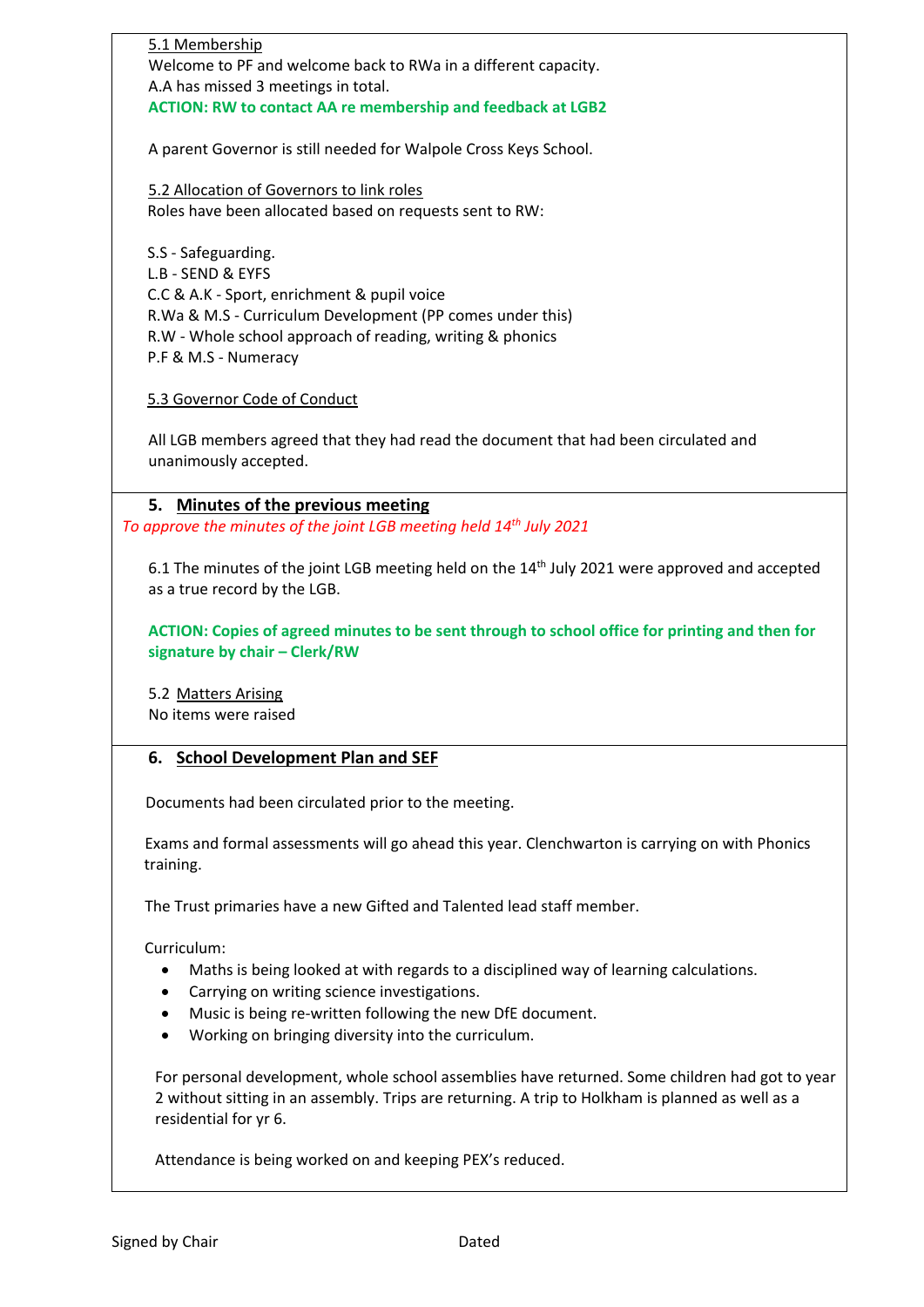M.A reported that they are still working on the mental health project and that evidence was being gathered.

Staff:

- Working on staff wellbeing
- Ensuring CPD is up to date and relevant

### Parents:

 A parent questionnaire was sent out and results showed that parents want to return to face to face interaction, especially parent's evenings.

#### RW asked JB how the schools are connecting with their communities.

 JB responded that it was hard and that they need to redevelop their community links following Covid and that normally they would be planning a community Harvest Festival and Bingo etc. but can't do those things just yet.

 LB asked JB if there was anything else planned other than the trips she had previously mentioned. JB responded that sports events have started back

AK asked if students were doing extracurricular football. JB replied yes.

AK asked if any girls were participating. JB responded that she will find out. **ACTION: JB to enquire re ratio for girls and boys participating in extracurricular football.**

**LB asked if peripatetic music lessons were happening** 

 JB reported that yes they were, including group recorder lessons. Also that children learning instruments had started going over to St Clements High School one evening a week to form a starter band with their year 7's.

### LB asked how the schools were working on including diversity day to day

 JB replied that there was an audit over summer and that children come into assemblies to music from ethnic backgrounds and different parts of the world. Books and displays were checked during the audit to ensure there was a wide range of inclusion.

AK questioned what attendance had been like since returning back in relation to Coronavirus?

 JB explained that they have had cases of Covid and do have some at the moment, but that they are now well practised in uploading work online for students and parents to access and that they have a tracking sheet for teachers to check home learning.

1730 LB had to leave the meeting early due to a clash of commitments

# **7. Review of Funding Statements**

 JB explained that the Pupil Premium statement would be released later on and that Georgie was working on it. A new deadline had been set for December 31<sup>st</sup> for these. **ACTION: Add PP statement to LGB2 Agenda-Clerk**

### 7.1 Catch Up Premium 2020-2021

 Statements had been circulated prior to the meeting. All LGB members present agreed that they had read them

NM talked through the report and asked if anyone had any questions.

### RW asked if there were bigger gaps than normal due to Covid.

 JB replied that West Lynn data was lower than she would like it to be but in December she would know more following testing. JB explained that it's always the test conditions that effects the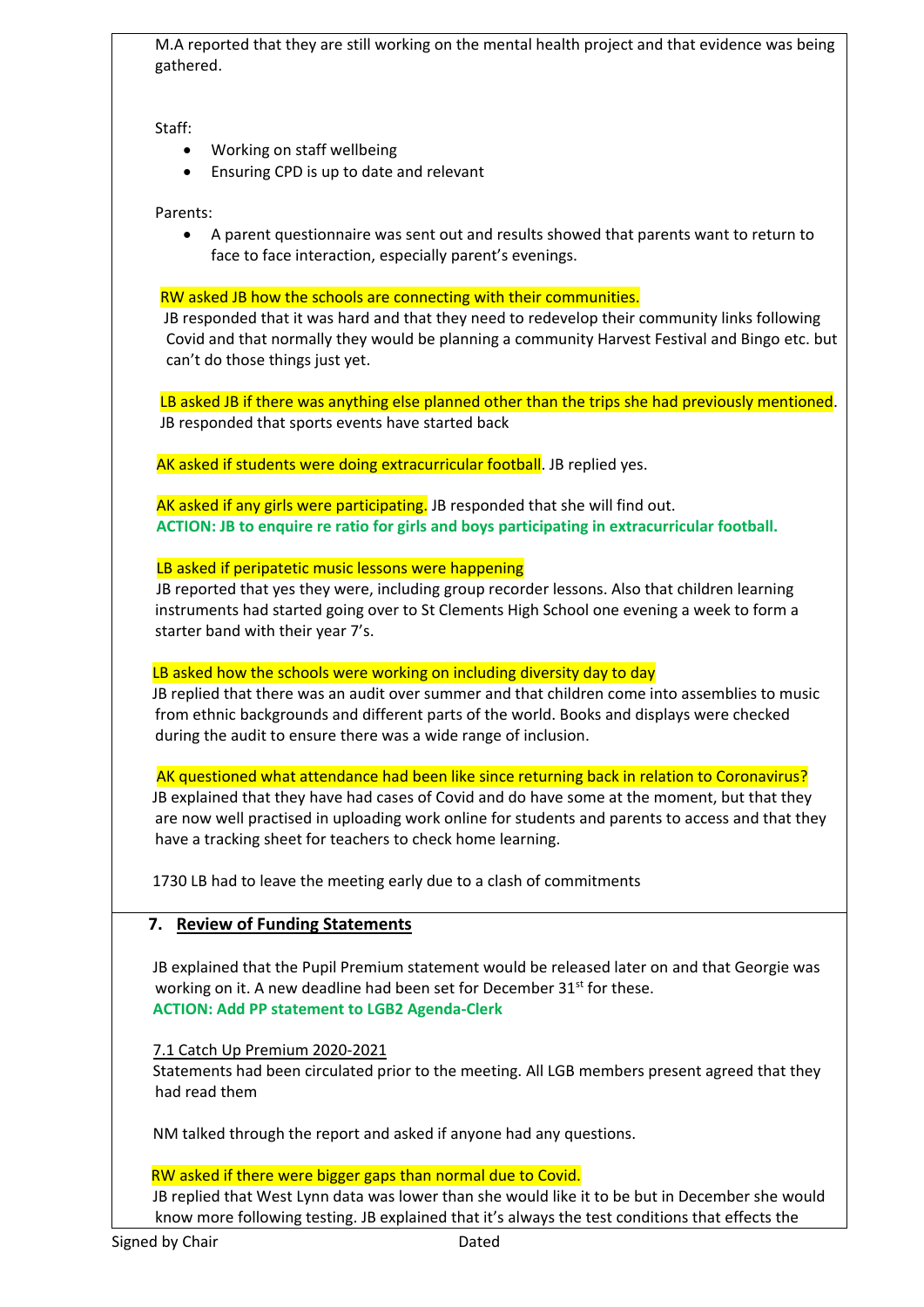results and that she has no worries about the teaching or the work in the books. She feels they always have good quality teaching.

 NM added that some of the money was used for small group work which was really valuable. Students also had extra PHSE which was delivered by the Benjamin Foundation.

### AK enquired as to who the Benjamin Foundation are?

JB explained that they are an organisation who did 6 week projects with children.

RW asked if it had to be paid for. JB replied that yes it did.

The catch up funding Statements were unanimously approved by LGB members.

7.2 Sports Premium 2020-2021

 Statements had been circulated prior to the meeting. All LGB members present agreed that they had read them.

 JB talked through the report and asked if anyone had any questions. JB explained that during the periods of extra restrictions being in place, students didn't go out to competitions and that no external coaches came in.

RW asked about whether the Clenchwarton pool was in use now

 JB explained that the school pool is going to open again but there is uncertainty as to how long for due to the roof needing replacing.

RW asked whether the other two schools will use it

JB replied that West Lynn go to St James's but that Walpole use it.

 £35k still needs to be spent on Walpole Cross Keys School before the end of this academic year. This will be used on playground markings, play equipment, gym equipment. The *Active Kids* programme has been purchased, observation time for teachers, CPD for swimming, subject leader release time and money will go towards supply to take the children on all of the trips.

The Sports Premium Statements were unanimously approved by LGB members.

# **8. Governor Monitoring, development and training**

RW asked if anyone had done any training since the last meeting. No one had any training to report.

JB explained that there would be Governor Training tailor made for our Trust, starting with effective questioning, for all trust Governors to attend throughout the year. RWK said dates for these will be confirmed ASAP.

**ACTION: Circulate Trust Governor training dates once available -Clerk**

RW asked how long it would be until these were available. RWK replied that they should be confirmed by next week. JB added that they will be virtual, via Zoom.

JB said that SCR checks need to be done. **ACTION: SS to come in to do SCR checks**

RW asked if we can arrange book looks, learning walks and an environmental check as has been done in the past.

JB replied yes, with Clenchwarton being first, to be completed before breaking up for Christmas and to include EYFS.

RWK requested that monitoring sessions included Governors listening to a child read.